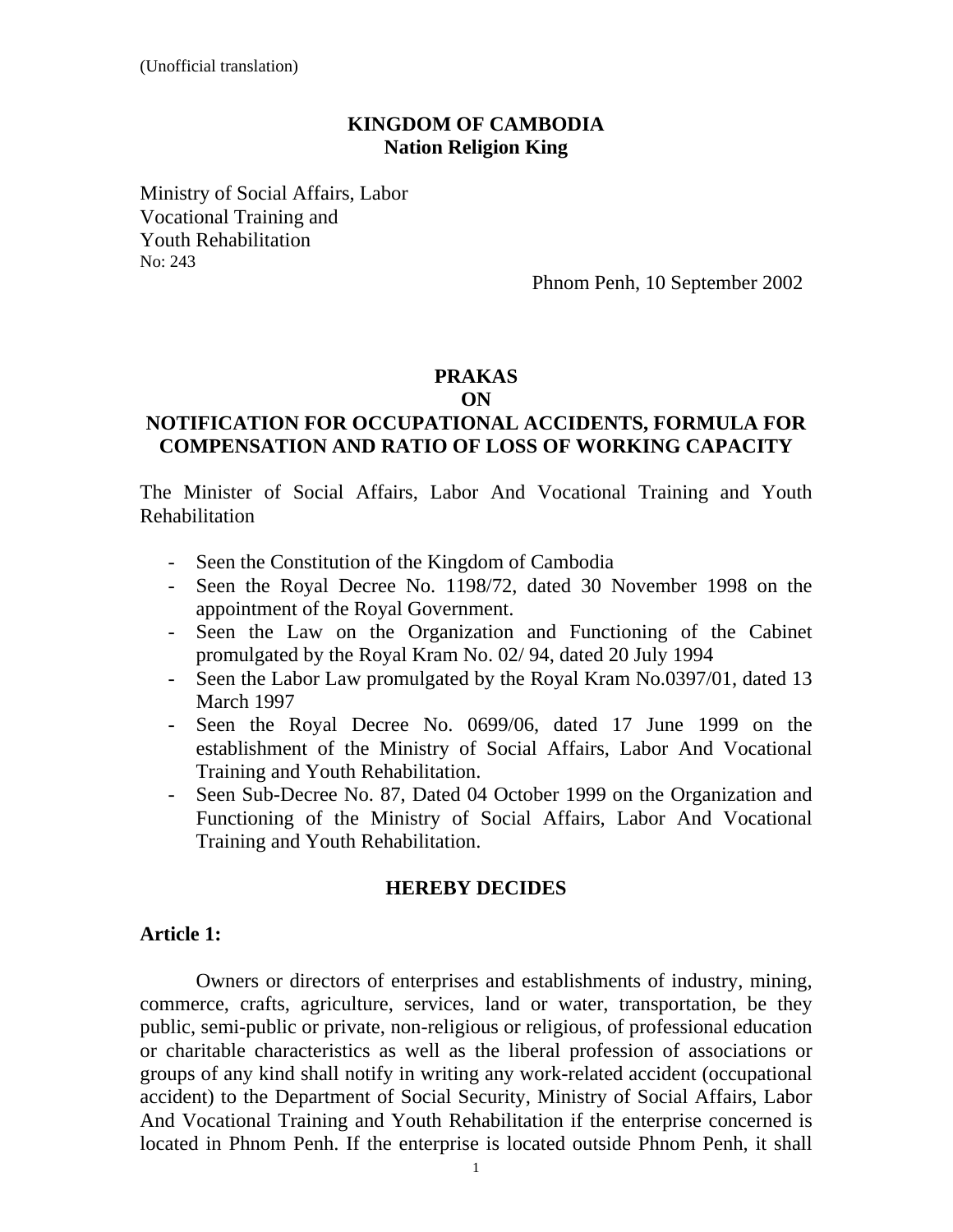report in writing to the Provincial or Municipal Inspectorate of Social Affairs, Labor And Vocational Training and Youth Rehabilitation, where the enterprise is located.

# **Article 2:**

 The notice of occupational accidents shall be sent either by registered mail or by personal delivery with acknowledged receipt "Received" within 48 hours the latest excluding days-off or holidays.

 The model format of notice of occupational accidents is provided in ANNEX 1 of this Prakas.

# **Article 3:**

 Workers who incur occupational accidents shall also have the obligation to notify their employer or his/her legitimate representative within 24 hours after the occurrence of the accident. This obligation, however, may be exempted in case of God Act or complete inability to notify or other appropriate grounds.

 The written notification sent by the workers' representative, team leader, and workers to the employer shall be copied for the Department of Social Security or Provincial Offices or Municipal Offices of Social Affairs, Labor And Vocational Training and Youth Rehabilitation.

 The notification may be done by registered mail in case of inability to notify directly on the spot such as in accidents during journey, which is specified by law as occupational accidents, and accidents during local or overseas mission undertaking

### **Article 4:**

 Accidents occurring to workers or paid or non-paid apprentices in whatever capacity at whatever location by whatever causes while performing their duty, whether or not they are the result of the workers' fault, shall be regarded as workrelated accidents.

 In addition, accidents, which occur to workers during their journey from home to work, or from work to receive their wages and their return, without detour to other places for personal interests or to places not required by the work, shall also be regarded as occupational accidents.

 Vocational illnesses as specified in the law shall be regarded as occupational accidents.

# **Article 5:**

 In the event of accident occurrence, employer or owner of enterprise, the Department of Social Security, Provincial and Municipal Inspectorate of Social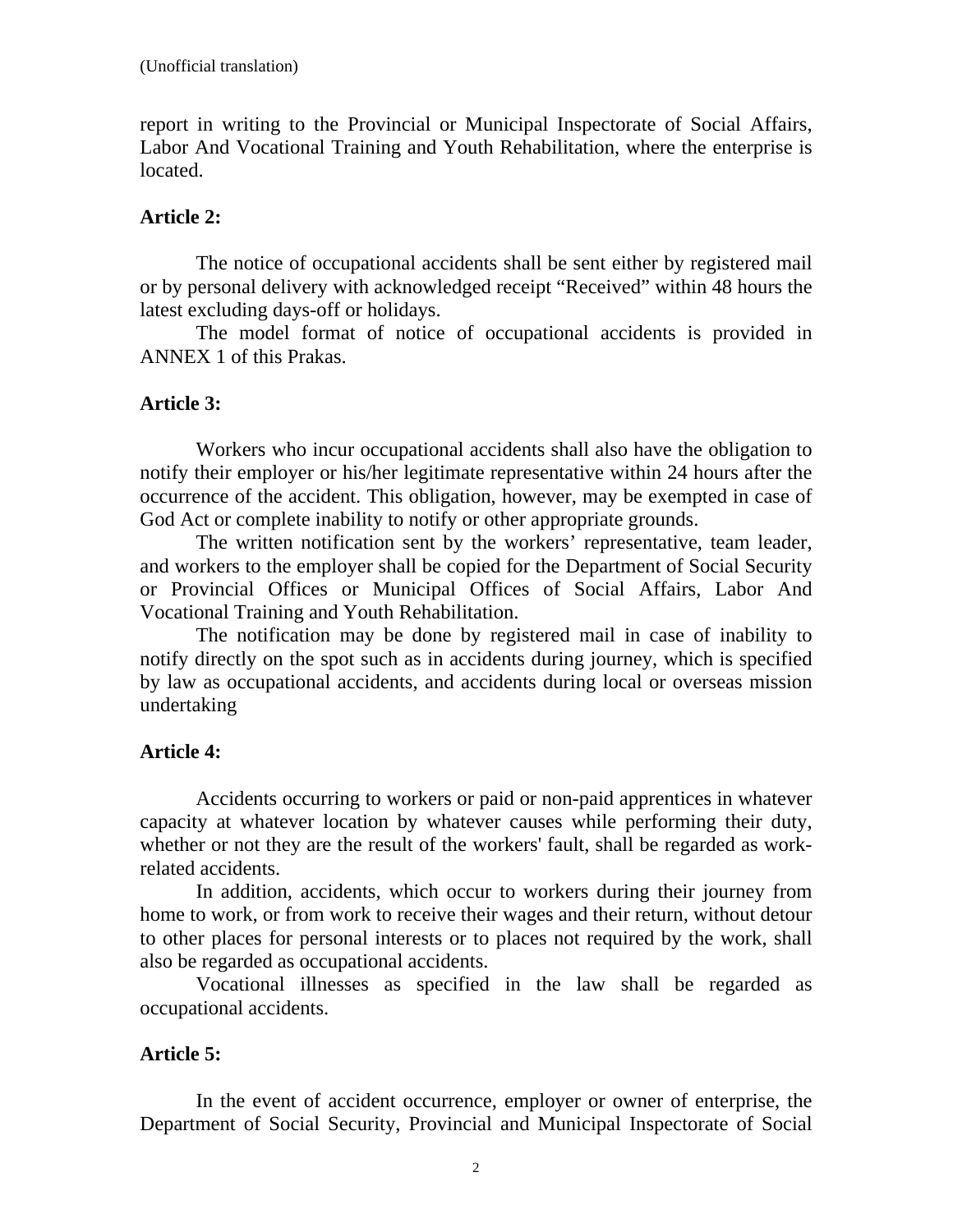Work, Labor, Vocational Training and Youth Rehabilitation shall have the following immediate responsibilities:

# **A. Employer or Owner of Enterprise**

- Immediately provide first aid to victims by all means;
- Notify the competent Ministries;
- Keep the place intact "for serious accidents or fatal accidents";
- Write a report for record provided there is a need to change the original place
- Provide sufficient relevant documents to investigation committee;
- Provide facilitation for the accident witness so that the witness can report to the investigation committee;
- Be responsible for all investigation costs on technical analysis;
- Properly exercise the measures recorded in the report;

#### **B. Social Security Department**

- Immediately notify the Department of Labor Medicine and the Department of Labor Inspection to request for their respective competent officials to take part in accident investigation;
- Conduct investigation on the spot as soon as possible;
- Request for technical assistance in case the accident has much technical complication;

#### **C. Provincial and Municipal Inspectorates**

- Conduct investigation on the spot as soon as possible;
- Request for technical assistance in case the accident has much technical complication;
- Upon receiving notification about serious or fatal accidents, immediately notify the Department of Social Security within 72 hours at the latest.

When conducting every investigation, the officials shall write a report, determining whether or not it is a occupational accident, the cause of accident and the strategies to prevent the accident from happening again. A model of report format is provided in Annex 2 of this Prakas. Models of semester and annual report on occupational accidents are provided in Annex 3 and 4 of this Prakas.

### **Article 6:**

 While the National Funds for Social Security is yet to be established, owners or directors of establishments specified in Article 1 of this Prakas shall have the obligations to provide occupational accident allowances in addition to the first aid expenses. The allowances include:

- medical care and hospitalization coverage
- daily allowances
- annuity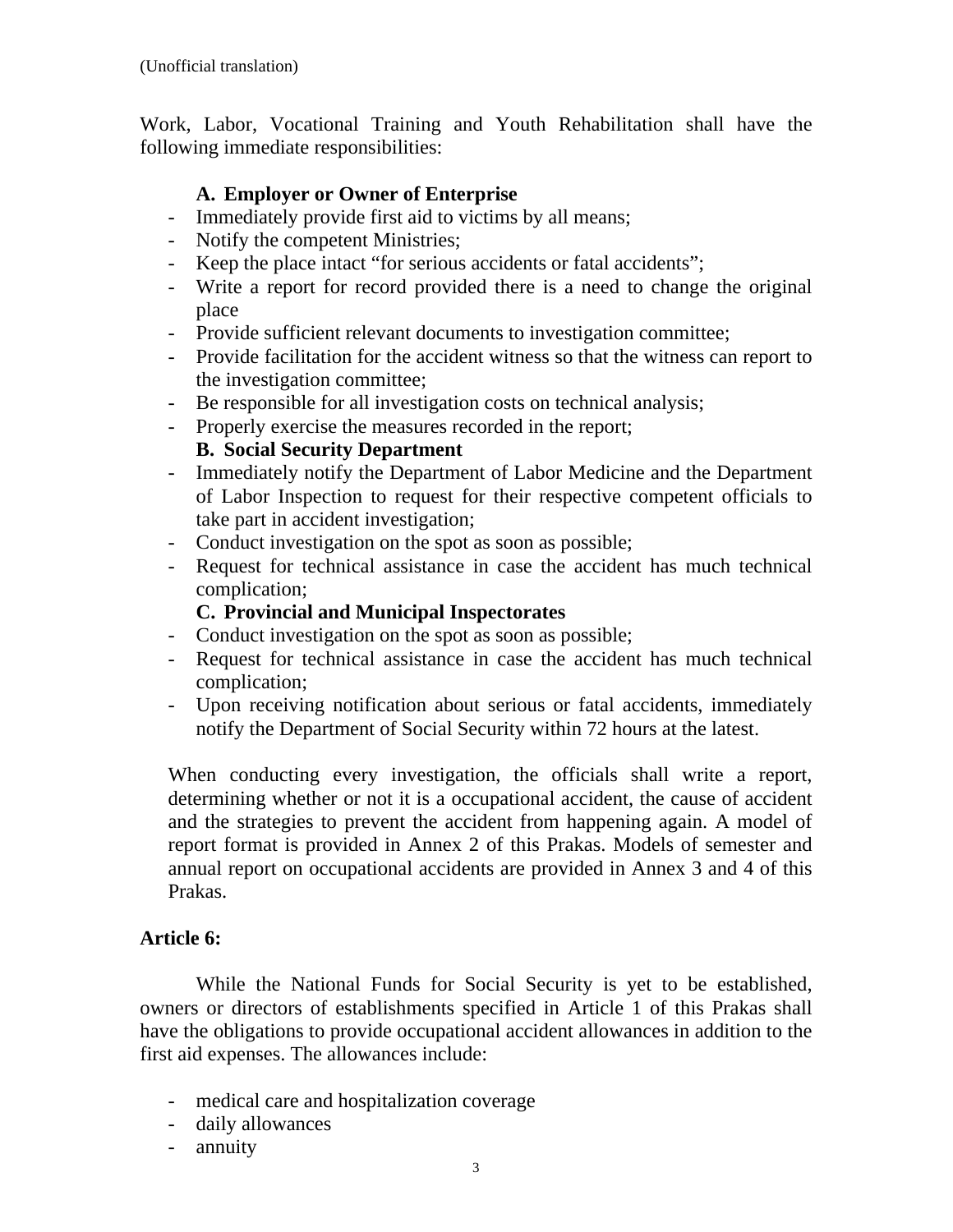- costs for funerals and annuity for the victim's dependents

For traffic accidents characterized as work-related accidents, the indemnity covered by the third party, i.e. the party that caused accidents shall also be considered as occupational accident allowances. The employer has the right to sue the third party for these allowances provided he/she has already paid the allowances to the victim. Despite this provision, the employer shall be responsible for these allowances, i.e. he/she shall first provide allowances to the victim before dealing with the third party.

The victim has the privilege to demand for his/her allowances in case the court declares the enterprise bankrupt.

# **Article 7:**

 Hospitalization coverage and medical care for the victim both during hospitalization or during his/her relapse period and other after-recovery allowances are the responsibility of the employer towards the victim of occupational accident which, after official certification by a physician and approved by MOSALVY, caused him/her, partially or wholly, temporary or permanent disability. The healthcare allowances are specified below:

- Allowances for medical, surgical, and dental care, X ray or echography analysis, laboratory analysis and other analysis required by physicians;
- Allowances for expenses on medication and treatment-related secondary utilization;
- Allowances for a caretaker at a clinic or anywhere considered as a health care clinic;
- Supplies, repair of artificial limb and prosthetic facilities such as walking stick, handicap cart;
- Costs for transporting the victim to hospital or to his/her residence;
- Costs for the victim's rehabilitation

Despite the above specifications, the victim shall have the right to receive better benefits.

### **Article 8:**

 In case of a occupational accident resulting in a temporary or permanent disability accounting for over 20%, and in inability to return to work, that is, the accident causes temporary absence at work, the victim shall be entitled to daily allowances beginning from the  $5<sup>th</sup>$  day after the accident occurred as long as he/she has the certified letter of physician recognized by MOSLAVY, in addition to receiving the allowances provided in article 7.

 The daily allowances shall be equivalent to the average daily wage of the victim.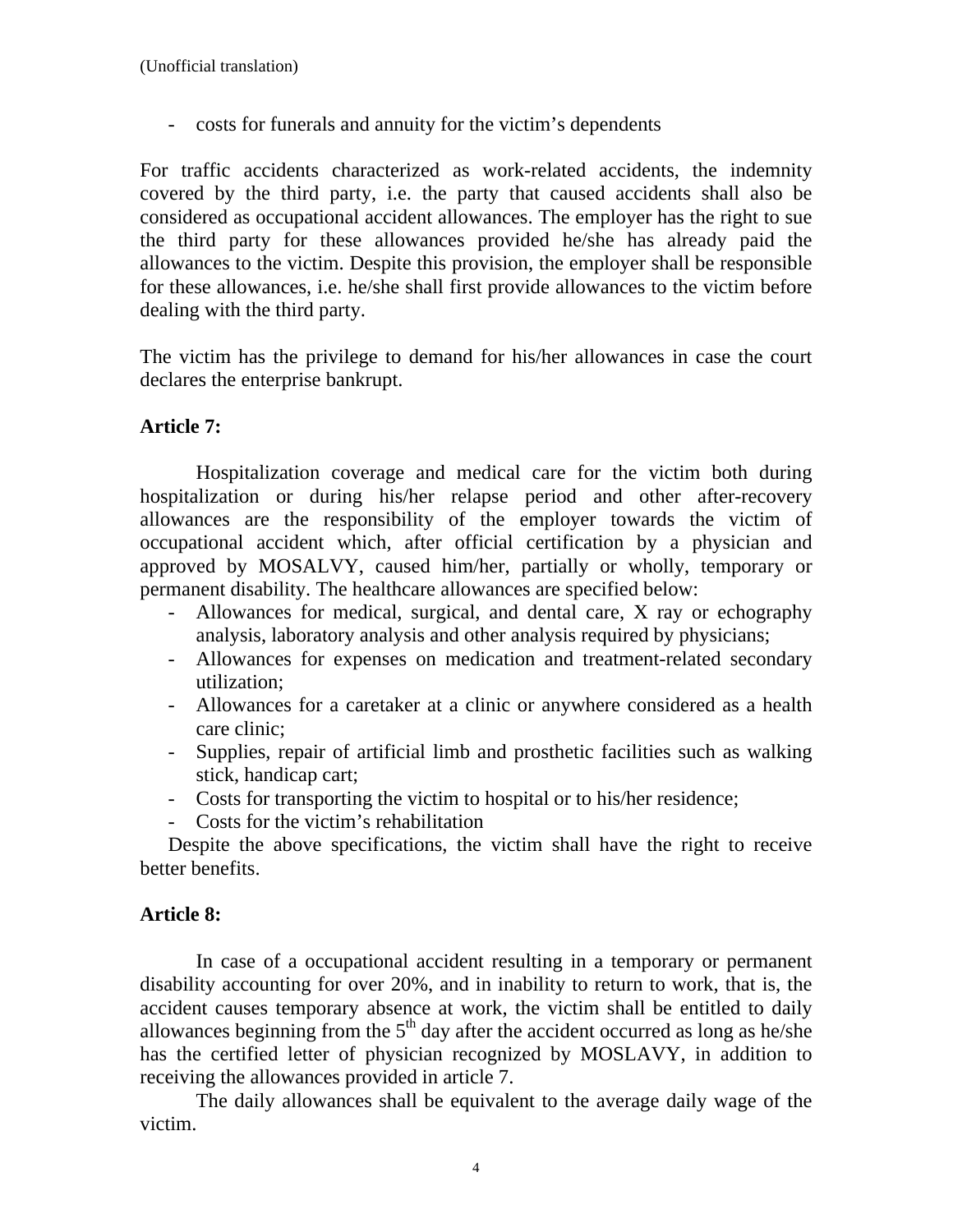The average daily wage shall be equivalent to the quotient of the base wage by the number of working days of the victim.

 The base wage shall be equivalent to the sum of the net wage and other fringe benefits such as overtime, duty allowances, and other allowances in such forms as transportation, vocation, and mission, except for family allowances.

 The amount of base wage shall be determined in compliance with the following criteria

- 1. Equivalent to, if the wage is payable monthly, the wage for the last month, i.e. the month before month, when the accident occurred.
- 2. Equivalent to, if the wage is payable fortnight, the wage for the last two consecutive fortnights before the fortnight the accident occurred.
- 3. Equivalent to, if the wage is payable weekly, the wage for the last four consecutive weeks before the week the accident occurred.
- 4. Equivalent to, if the wage is payable daily or irregularly, the total amount of a month's daily wages of working days plus paid holidays, as of the day the accident occurred.
- 5. Equivalent to, if the wage is payable more than one months but can be drawn once every quarter, the total wage for three months as of the day the accident occurred.
- 6. Equivalent to, if the victim had seasonal or intermittent work, the total wages for twelve months as of day the accident occurred.

The calculation of base wage shall be based on the above criteria, if within 30 days as of the day the accident occurred, the victim has suspended work due to an illness, an ordinary accident, a birth delivery, paid leave, leave of absence, or illness or injury leading to a relapse.

Upon receiving certification from the Department of Labour Medicine on the recovery and ability to return to work:

- If the person fails to report to work within 6 working days since the reception of the above certification letter, he/she shall be considered as having abandoned the job.
- The employer shall reinstate him/her. In case of inability to reinstate him/her, however, the employer shall pay him/her the lump sum equivalent to the daily average wage for 12 months.

# **Article 9:**

In case of a work-related accident resulting in a permanent loss of over twenty percent of working capacity, or death officially certified by a physician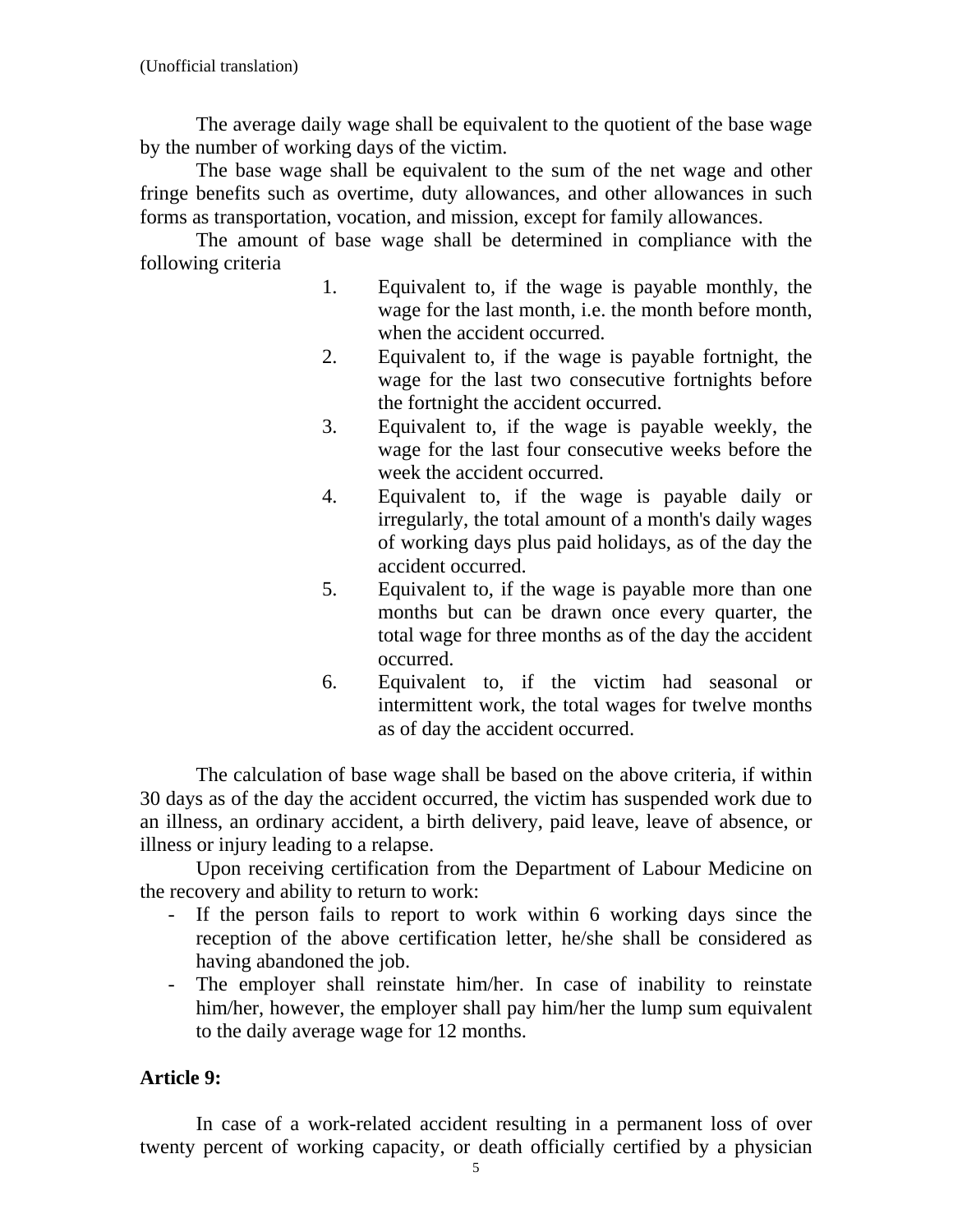recognized by MOSALVY, the victim or his/her beneficiary shall have the right to receive annuity.

 The annuity is a function of an annual base wage and the level of the loss of the work capacity of the victim. The annuity for occupational accidents shall be provided after the recovery from injuries. During treatment period, the victim shall have the right to receive the daily allowances provided in article 8.

 The annual base wage of the victim shall be in compliance with the following criteria:

- Equivalent to, in normal condition, the base wage of the victim provided in Article 8 during the period of twelve months as of the day the accident occurred.
- Equivalent to, if the victim had been employed in whatever vocation for yet less than complete twelve months as of day the accident occurred, the wage he/she had been receiving as of the day the accident occurred. Despite this provision, the victim may have the right to receive the same or better benefits as stated in the preceding paragraph.
- Equivalent to, if the victim has not worked for twelve months as of the day he/she fails to report for work due to an illnesses, an ordinary accident, a birth delivery, paid leave, or leave of absence, the average wage for the period of twelve months as of the day he/she failed to report for work due to the occupational accident.

In case the ratio of the loss of the working capacity accounts for 50%, the victim shall have the right to receive an annuity calculated as follows:

|                       | $R_1$ – Annual Annuity                                                        |
|-----------------------|-------------------------------------------------------------------------------|
| $R_1 = 1/2SX_1$ where | $S -$ Annual Base Wage                                                        |
|                       | $X_1$ – Ratio of loss of permanent working capacity from                      |
|                       | 20\% to 50\%                                                                  |
|                       | Where this ratio is more than 50% the annuity shall be calculated as follows: |

Where this ratio is more than 50% the annuity shall be calculated as follows:

|                                             | $R_2$ – Annual Annuity             |
|---------------------------------------------|------------------------------------|
| $R_2 = S[1/250\% + 1.5 (X_2 - 50\%)]$ where | $S$ – Annual Base Wage             |
|                                             | $X_2$ – Ratio of loss of permanent |
|                                             | working capacity exceeds 50%       |

Where the accident results in total loss of working capacity and which requires constant care by another person, the employer shall increase the above annuity provided for by 40%.

Upon receiving the annuity, the victim has the right to perform duty that fits with his/her physical fitness. As such, the employer shall provide the victim with vocational re-training to enable him/her to perform his/her new duty.

The employer can pay a lump sum to the victim on condition that both parties agree upon such option.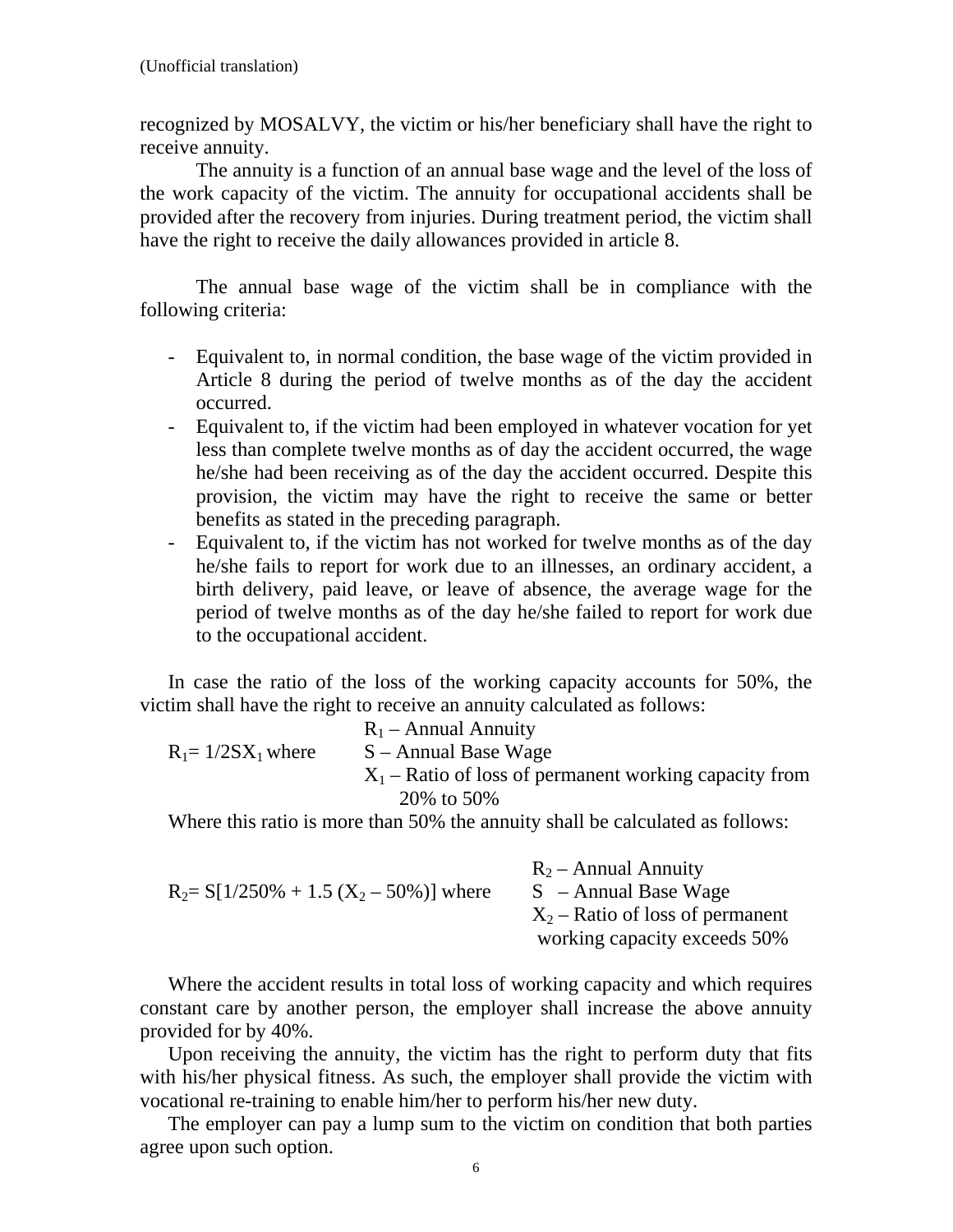# **Article 10:**

 The employer shall be responsible for having the victim's physical fitness re-checked at the Department of Labour Medicine after the victim's recovery. This obligation shall apply to only the victims who have not reported to work for five days and over.

 The employer shall cover the cost for physical fitness re-examination. **Article 11:** 

Employers shall be legally liable for covering funeral costs and providing annuity to dependents of the victim of fatal accident. The dependents shall be characterized as follows:

- The victim's spouse, with a valid marriage certificate, who was not divorced or separated as of the day the accident took place;
- The victim's dependent children. A dependent child is a child who is not married and not older than 16 years of age. The age limit may be increased to 18 years of age for a child who is undertaking apprenticeship, and to 22 years of age for a child who is continuing education at a public high school or university, or at an authorized fee-paying private high school or university, as well as a disabled child or a child who has a chronic incurable illness.

The costs for funeral shall be determined to be equivalent to 90 times the average daily wage or to the trimester wage of the victim.

 The annuity for the victim's dependents shall be determined by ratio of the annual base wage of the victim and the ratio shall be determined as follows:

- 30% for the victim's spouse;
- 15% for the first and the second child who lost one of their parents;
- 10% for the third child who lost one of their parents;

The total annuity, however, shall not exceed 85% of the annual base wage.

The entitlement to the spouse's annuity as specified above shall lose its legal force if the spouse re-marries.

 The victim can claim annuity on a monthly basis or on a lump sum basis on condition that the employer and the victim's beneficiary agree upon such an option.

### **Article 12:**

In conformity with the types of injury and other general conditions such as age, physical and mental aptitude, and occupational qualification of the victim, the